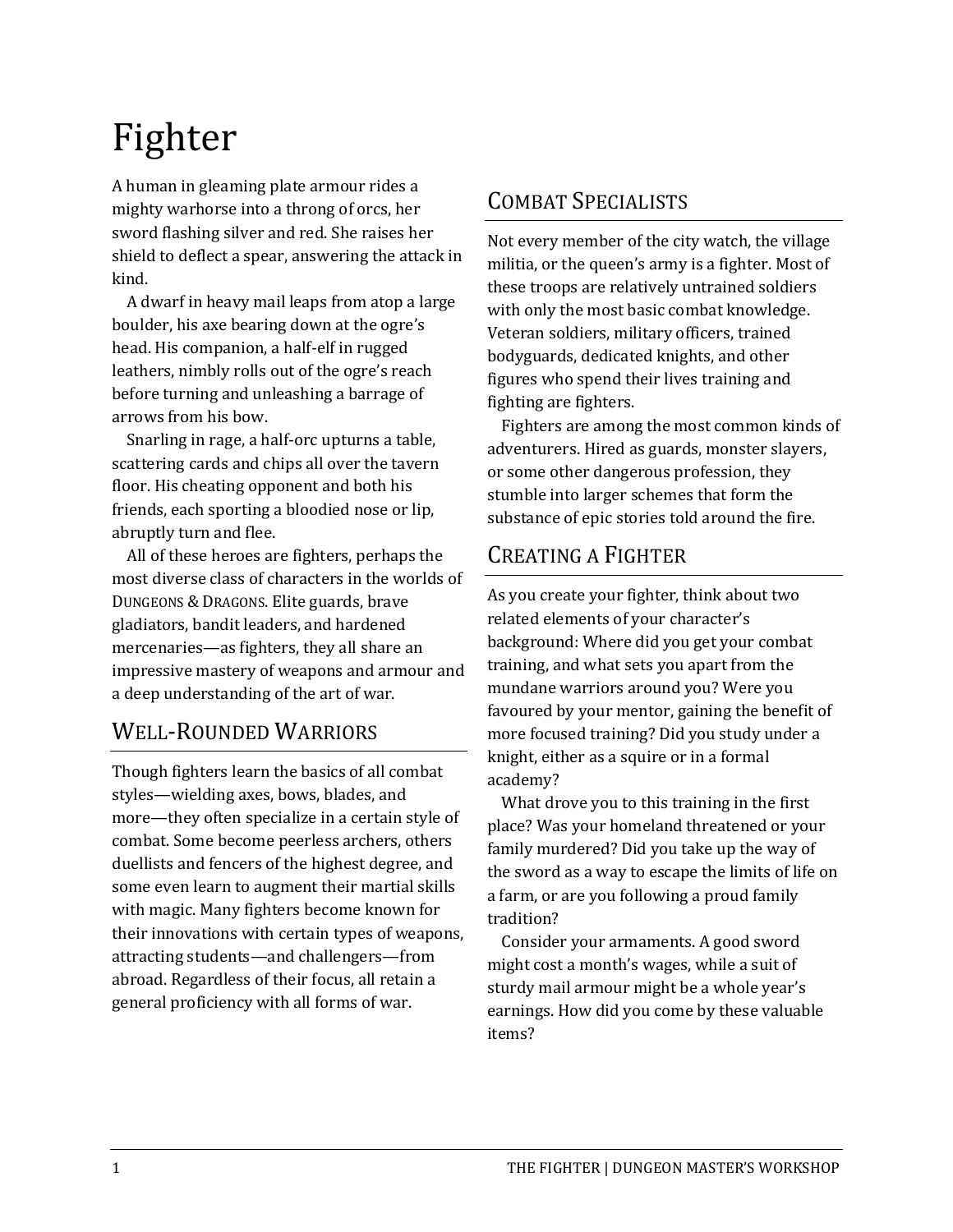#### THE FIGHTER

| Proficiency |              |                                               |  |  |  |
|-------------|--------------|-----------------------------------------------|--|--|--|
| Level       | <b>Bonus</b> | <b>Features</b>                               |  |  |  |
| 1st         | $+2$         | <b>Fighting Style, Second Wind</b>            |  |  |  |
| 2nd         | $+2$         | Action Surge, Combat Superiority              |  |  |  |
| 3rd         | $+2$         | <b>Martial Archetype</b>                      |  |  |  |
| 4th         | $+2$         | <b>Ability Score Improvement</b>              |  |  |  |
| 5th         | $+3$         | Extra Attack                                  |  |  |  |
| 6th         | $+3$         | Ability Score Improvement, Remarkable Athlete |  |  |  |
| 7th         | $+3$         | Martial Archetype feature                     |  |  |  |
| 8th         | $+3$         | <b>Ability Score Improvement</b>              |  |  |  |
| 9th         | $+4$         | Indomitable                                   |  |  |  |
| 10th        | $+4$         | Martial Archetype feature                     |  |  |  |
| 11th        | $+4$         | Extra Attack (2)                              |  |  |  |
| 12th        | +4           | <b>Ability Score Improvement</b>              |  |  |  |

#### QUICK BUILD

You can make a fighter quickly by following these suggestions. First, make Strength or Dexterity your highest ability score, depending on whether you want to focus on melee weapons or on archery (or finesse weapons). Your next-highest score should be Constitution, or Intelligence if you plan to adopt the Eldritch Knight martial archetype. Second, choose the soldier background.

# Class Features

As a fighter, you gain the following class features.

#### HIT POINTS

**Hit Dice:** 1d10 per fighter level

**Hit Points at 1st Level:** 10 + your Constitution modifier

**Hit Points at Higher Levels:** 1d10 (or 6) + your Constitution modifier per fighter level after 1st

#### **PROFICIENCIES**

**Armour:** All armour, shields **Weapons:** Simple weapons, martial weapons **Tools:** None

**Saving Throws:** Strength, Constitution

**Skills:** Choose two skills from Acrobatics, Animal Handling, Athletics, History, Insight, Intimidation, Perception, and Survival

#### EQUIPMENT

You start with the following equipment, in addition to the equipment granted by your background:

- *(a)* mail armour or *(b)* leather armour, longbow, and 20 arrows
- *(a)* a martial weapon and a shield or *(b)* two martial weapons
- *(a)* a light crossbow and 20 bolts or *(b)* two handaxes
- *(a)* a dungeoneer's pack or *(b)* an explorer's pack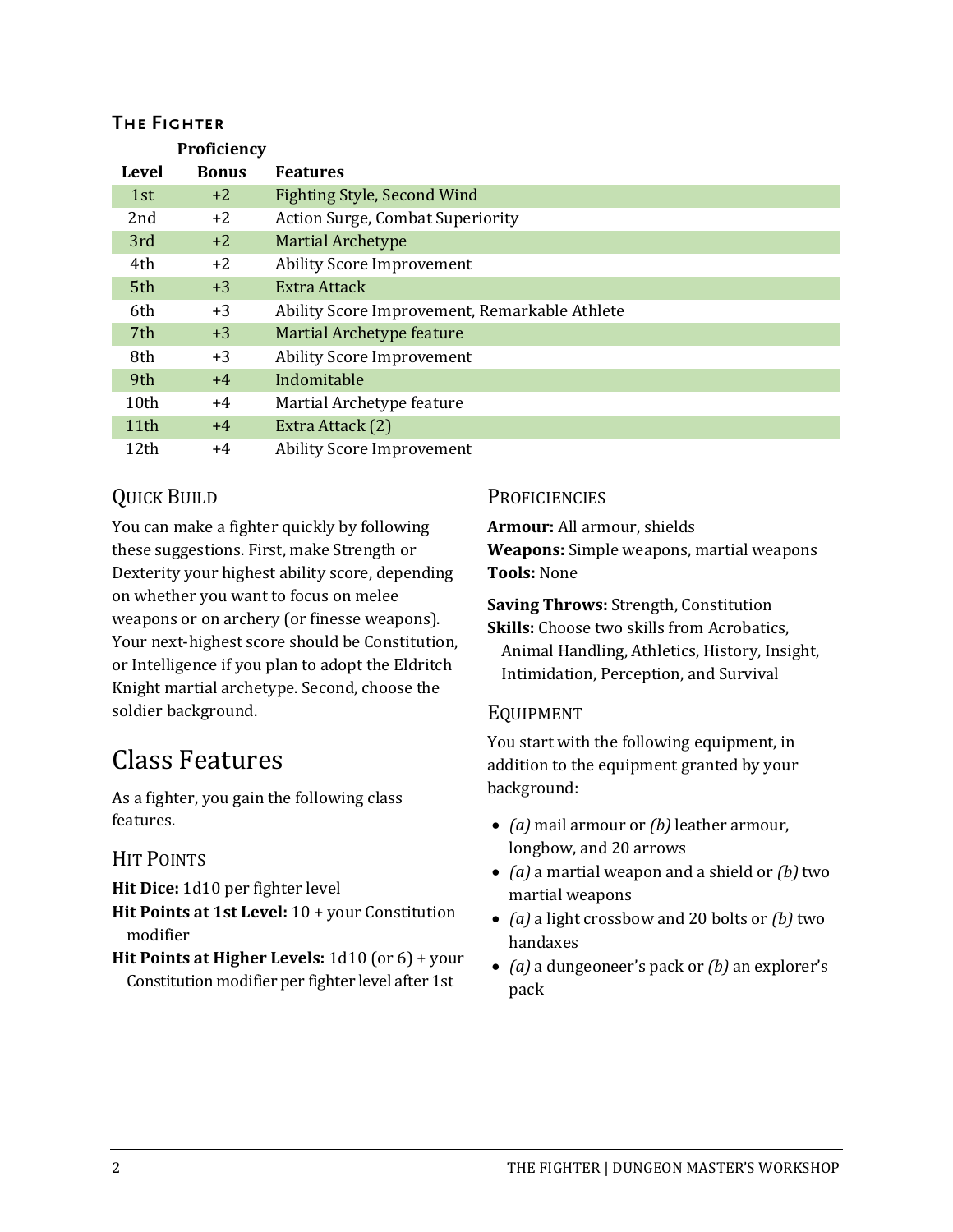# Why Only to 12th Level?

Because this version of the fighter class includes significant revisions, it will require extensive playtesting in order to properly balance. As such, the class has only been developed within the most commonly played level ranges. As the vast majority of content for fifth edition covers only up to about 11th or 12th level, there simply isn't enough opportunity or demand at this time to run content at higher levels.

 As content expands for higher level play, playtest material will be made available to cover the expanded range.

# FIGHTING STYLE

Beginning at 1st level, you adopt a particular style of fighting as your specialty. Choose one of the following options. Additional options are presented in other supplements. You can't take a Fighting Style option more than once, even if you later get to choose again.

When you gain a level in this class, you can replace a Fighting Style option you know with another option available to fighters, representing a shift of focus in your martial practice.

#### **ARCHERY**

You gain a +2 bonus to attack rolls you make with ranged weapons.

#### **DEFENCE**

While you are wearing armour, you gain a  $+1$ bonus to AC.

#### DUELLING

When you are wielding a melee weapon in one hand and no other weapons, you gain a +2 bonus to damage rolls with that weapon.

#### GREAT WEAPON FIGHTING

When you roll a 1 or 2 on a damage die for an attack you make with a melee weapon that you are wielding with two hands, you can reroll the die and must use the new roll, even if the new roll is a 1 or a 2. The weapon must have the

two-handed or versatile property for you to gain this benefit.

#### **PROTECTION**

When a creature you can see attacks a target other than you that is within 5 feet of you, you can use your reaction to impose disadvantage on the attack roll. You must be wielding a shield.

### TWO-WEAPON FIGHTING

When you engage in two-weapon fighting, you can add your ability modifier to the damage of the second attack.

# SECOND WIND

Also at 1st level, you learn to draw on deep reserves of stamina and willpower to drive yourself on where lesser combatants might fall. As a bonus action on your turn, you can regain hit points equal to 1d10 + your fighter level. Once you use this feature, you must complete a short or long rest before you can use it again.

The number of hit points you regain increases by 1d10 when you reach 11th level in this class.

# ACTION SURGE

Starting at 2nd level, you can momentarily push yourself beyond your normal limits. On your turn, you can take one additional action on top of your regular action and possible bonus action.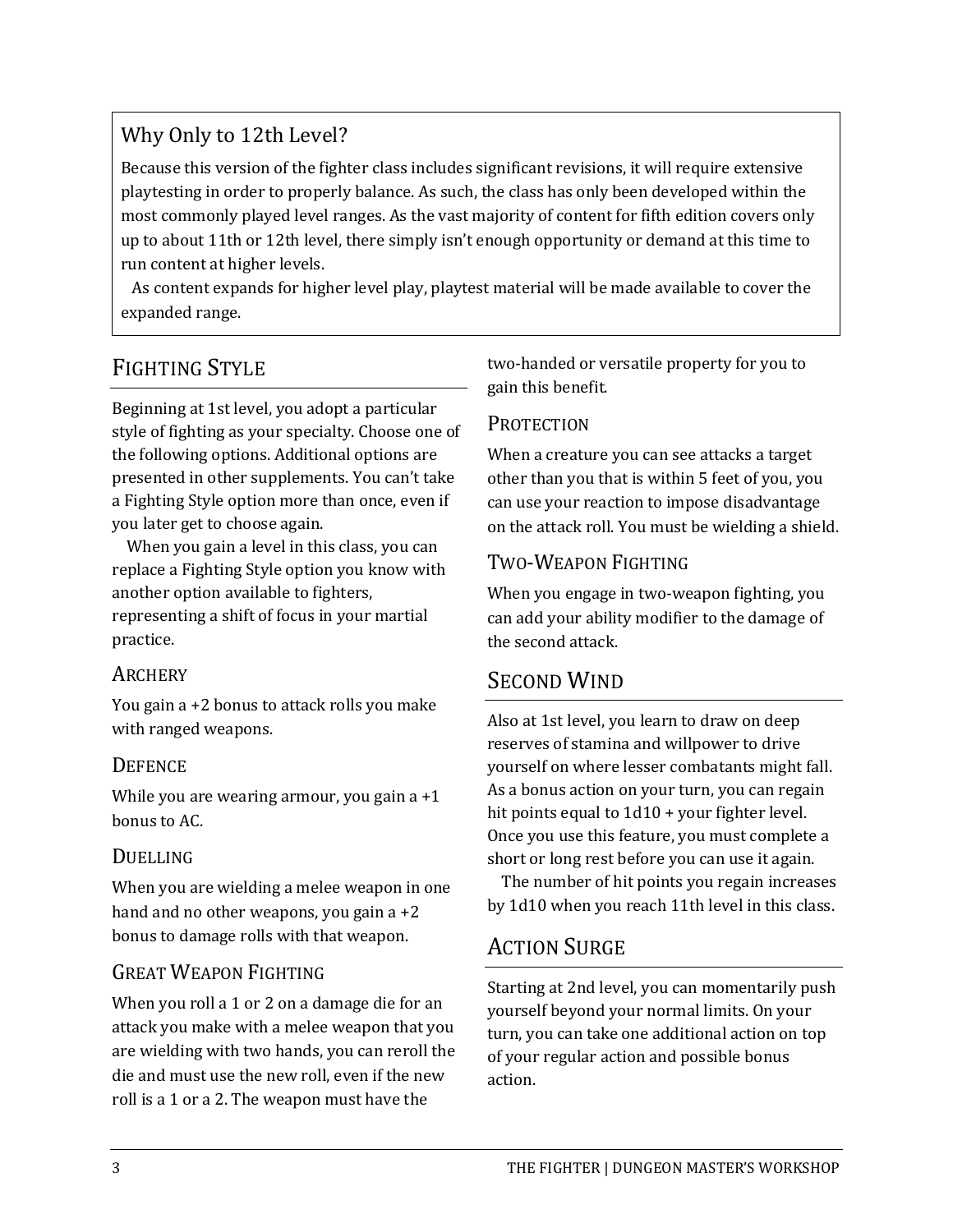Once you use this feature, you must finish a short or long rest before you can use it again.

# COMBAT SUPERIORITY

Also at 2nd level, you learn manoeuvres that are fuelled by special dice called superiority dice.

*Manoeuvres.* You learn three manoeuvres of your choice, which are detailed in the *Player's Handbook*. Many manoeuvres enhance an attack in some way. You can only use one manoeuvre per attack. When you finish a long rest, you can replace one manoeuvre you know with a different one.

You learn two additional manoeuvres of your choice at 6th and 10th level.

*Superiority Dice.* You have four superiority dice, which are d8s. A superiority die is expended when you use it. You regain all your expended superiority dice when you finish a short or long rest.

*Saving Throws.* Some of your manoeuvres require your target to make a saving throw to resist the manoeuvre's effects. The saving throw DC is calculated as follows:

**Manoeuvre save DC** =  $8 +$ your proficiency bonus  $+$ your Strength or Dexterity modifier (your choice)

# MARTIAL ARCHETYPE

At 3rd level, you choose an archetype that you strive to emulate in your combat styles and techniques. Your choice grants you features at 3rd level and again at 7th and 10th level.

# ABILITY SCORE IMPROVEMENT

When you reach 4th level, and again at 6th, 8th, 10th, and 12th level, you can increase one ability score of your choice by 2, or you can increase two ability scores of your choice by 1. As normal, you can't increase an ability score above 20 using this feature.

# EXTRA ATTACK

Beginning at 5th level, you can attack twice, instead of once, whenever you take the Attack action on your turn.

The number of attacks increases to three when you reach 11th level in this class.

#### REMARKABLE ATHLETE

At 6th level, you unlock deep reserves of potential within yourself, gaining abilities that strain mortal limits. You gain the following benefits:

**Athletic Supremacy.** You gain proficiency in Athletics if you do not already have it, and your proficiency bonus is doubled for any ability checks you make that use that skill.

**Explorer.** You have advantage on Constitution saving throws made to resist exhaustion from engaging in a forced march.

**Sprinter.** When you take the Dash action on your turn, you can move an additional number of feet equal to your proficiency bonus × 5.

#### INDOMITABLE

Beginning at 9th level, when you make a saving throw, you can spend one superiority die to draw on your deepest reserves of strength. You add the number you roll on your superiority die to the result of your save. You can choose to spend one of your superiority dice after you roll the die, but before the outcome is determined.

# Martial Archetypes

Different fighters choose different approaches to perfecting their fighting prowess. The martial archetype you choose to emulate reflects your approach.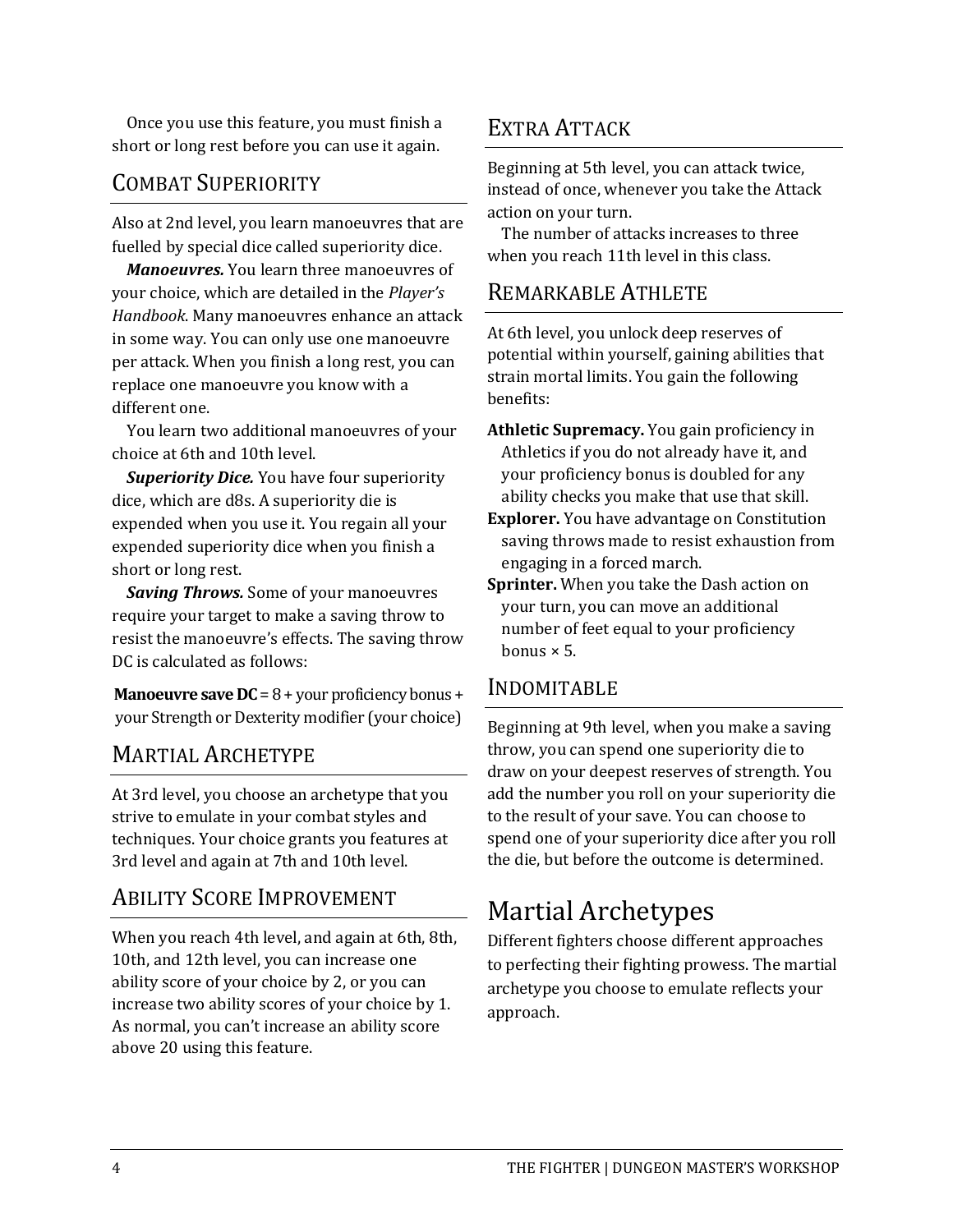# BATTLE MASTER

The following is the revised version of the Battle Master archetype.

#### IMPROVED FIGHTING STYLE

When you choose this archetype at 3rd level, your chosen fighting style is improved. If you have more than one fighting style, you choose which of them to improve.

*Archery.* When you make a ranged weapon attack, being within 5 feet of a hostile creature who can see you and who isn't incapacitated does not impose disadvantage.

*Defence.* When you take damage from a weapon attack while wearing heavy armour, you can use your reaction to reduce the damage by an amount equal to your Strength modifier plus half your fighter level.

*Duelling.* The bonus to your damage rolls from this feature increases to +3.

*Great Weapon Fighting.* You can reroll damage die results of 1, 2, or 3 for melee weapon attacks with a two-handed or versatile weapon, and use either result.

*Protection.* When you use this feature to impose disadvantage on an attack against a creature your size or smaller, that creature is considered to have half cover.

*Two-Weapon Fighting.* When you engage in two-weapon fighting and deal damage to the same target with both weapons in the same turn, you deal an additional 1d6 damage to the target. The damage is of a type dealt by one of the weapons—either bludgeoning, piercing, or slashing. If one or both weapons are magical, the damage counts as magical damage for the purpose of overcoming resistance and immunity to nonmagical damage.

#### STUDENT OF WAR

At 3rd level, you gain proficiency in History if you did not already have it. You add double

your proficiency bonus to the check, instead of your normal proficiency bonus, when you make an Intelligence check related to warfare, including tactics, weaponry, and historical conflicts.

#### KNOW YOUR ENEMY

Starting at 7th level, if you spend at least 1 minute observing or interacting with another creature outside of combat, you can learn certain information about its capabilities. For the next 24 hours, you can deal additional damage to that creature once on each of your turns when you make a successful weapon attack. The damage is equal to half your fighter level, and is of the same type dealt by the weapon you are using—either bludgeoning, piercing, or slashing. If you are using a magic weapon, the additional damage counts as magical for the purpose of overcoming resistance or immunity to nonmagical damage.

Once you use this feature, you can't use it again until you finish a long rest.

#### IMPROVED COMBAT SUPERIORITY

At 10th level, your superiority dice turn into d10s.

### **CHAMPION**

The following is the revised version of the Champion archetype.

#### IMPROVED CRITICAL

Beginning when you choose this archetype at 3rd level, your weapon attacks score a critical hit on a roll of 19 or 20.

#### MENACING MARK

Also at 3rd level, you can harry your foes, foiling their attacks and punishing them for not focusing on you. When you hit a creature with a melee weapon attack, you can mark the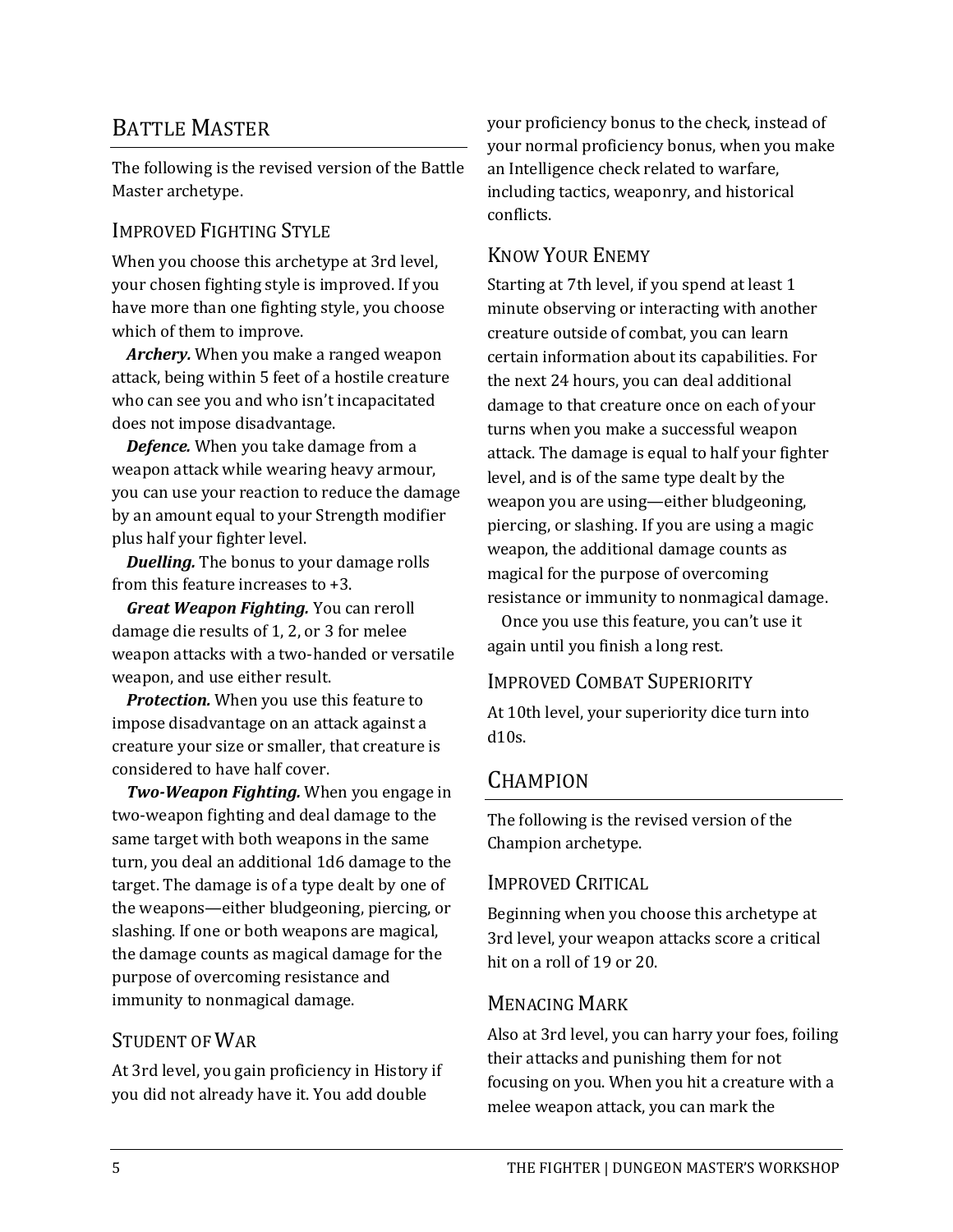creature until the end of your next turn. This effect ends early if you mark another creature, are incapacitated, or you die, or if someone else places a mark effect on the target (such as a ranger's Hunter's Mark).

While it is within 5 feet of you, a creature marked by you has disadvantage on any attack roll that doesn't target you. In addition, if a creature marked by you deals damage to anyone other than you, you can use your reaction to make a special melee weapon attack against it. You have advantage on the attack roll, and if it hits, the target takes extra damage equal to half your fighter level. The damage is the same as the weapon—either bludgeoning, piercing, or slashing.

You can make this special attack a number of times equal to your Strength modifier (minimum of once), and you regain all expended uses of it when you finish a long rest.

#### ADDITIONAL FIGHTING STYLE

At 7th level, you can choose a second option from the Fighting Style class feature.

#### WARDING MARK

At 10th level, you learn to fend off strikes directed at you or other creatures nearby. If you or a creature you can see within 5 feet of you is hit by an attack, you can roll a superiority die and add the result to the creature's AC against that attack. If the attack still hits, the target has resistance against the attack's damage.

### ELDRITCH KNIGHT

The following is the revised version of the Eldritch Knight archetype.

#### **SPELLCASTING**

When you choose this archetype at 3rd level, you augment your martial prowess with the ability to cast spells.

#### **ELDRITCH KNIGHT SPELLCASTING**

| Level | <b>Fighter Cantrips</b><br><b>Known</b> | <b>Spells</b><br><b>Known</b> | <b>Spell</b><br><b>Points</b> | Max.<br><b>Spell</b><br>Level |
|-------|-----------------------------------------|-------------------------------|-------------------------------|-------------------------------|
| 3rd   | 3                                       | 3                             | 2                             | 1st                           |
| 4th   | 3                                       | 4                             | 3                             | 1st                           |
| 5th   | 3                                       | 4                             | 4                             | 1st                           |
| 6th   | 3                                       | 4                             | 5                             | 1st                           |
| 7th   | 3                                       | 5                             | 6                             | 2nd                           |
| 8th   | 3                                       | 6                             | 7                             | 2nd                           |
| 9th   | 3                                       | 6                             | 8                             | 2nd                           |
| 10th  | 4                                       | 7                             | 10                            | 2 <sub>nd</sub>               |
| 11th  | 4                                       | 8                             | 12                            | 2nd                           |
| 12th  | 4                                       | 8                             | 14                            | 2nd                           |

*Cantrips.* You learn three cantrips of your choice from the wizard spell list. You learn an additional wizard cantrip of your choice at 10th level.

*Spell Points.* The Eldritch Knight Spellcasting table shows how many spell points you have to cast your spells of 1st level and higher. To cast one of these spells, you must expend a number of spell points equal to the level of the spell. You regain all expended spell points when you finish a long rest.

For example, if you know the 1st-level spell *burning hands* and are able to cast spells of 1st or 2nd level, you can cast *burning hands* using 1 or 2 spell points.

*Spells Known of 1st-Level and Higher.* You know three 1st-level wizard spells of your choice, two of which you must choose from the abjuration and evocation spells on the wizard spell list.

The Spells Known column of the Eldritch Knight Spellcasting table shows when you learn more wizard spells of 1st level or higher. Each of these spells must be an abjuration or evocation spell of your choice, and must be of a level no higher than your maximum spell level, as shown in the Max. Spell Level column of the Eldritch Knight Spellcasting table. For instance,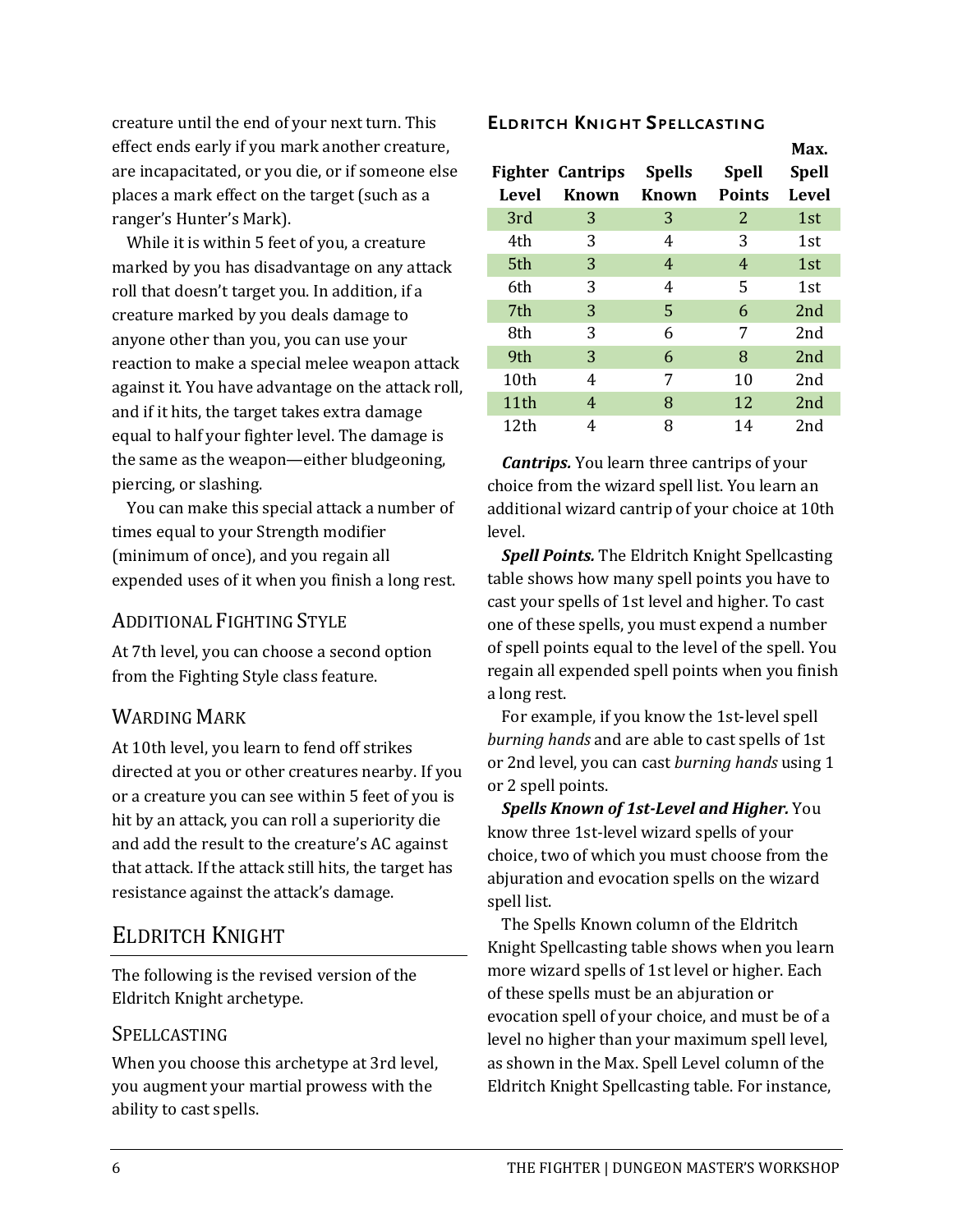when you reach 7th level in this class, you can learn one new spell of 1st or 2nd level.

The spell you learn at 8th level can come from any school of magic.

Whenever you finish a long rest, you can replace one of the wizard spells you know with another spell of your choice from the wizard spell list. The new spell must be of a level no higher than your maximum spell level, and it must be an abjuration or evocation spell, unless you're replacing the non-restricted spell you gained at 1st level or the spell you gained at 8th level.

*Spellcasting Ability.* Intelligence is your spellcasting ability for your wizard spells, since you learn to use magic through careful study of arcane laws and forces. You use your Intelligence whenever a spell refers to your spellcasting ability. In addition, you use your Intelligence modifier when setting the saving throw DC for a wizard spell you cast and when making an attack roll with one.

#### **Spell save DC** = 8 + your proficiency bonus + your Intelligence modifier

**Spell attack modifier** = your proficiency bonus + your Intelligence modifier

#### WEAPON BOND

Also at 3rd level, you learn to forge a magical bond between yourself and a weapon. You perform the ritual over the course of 1 hour,

which can be done during a short rest. The weapon must be within your reach throughout the ritual, at the conclusion of which you touch the weapon and forge the bond.

Once you have bonded a weapon to yourself, you can't be disarmed of that weapon unless you are incapacitated. If it is on the same plane of existence, you can summon that weapon as a bonus action on your turn, causing it to teleport instantly to your hand. Your bonded weapon also counts as your spellcasting focus.

You can have up to two bonded weapons, but can summon only one at a time with your bonus action. If you attempt to bond with a third weapon, you must break the bond with one of the other two.

#### WAR MAGIC

Beginning at 7th level, whenever you take the Attack action on your turn, you can cast one of your cantrips in place of one of the attacks.

#### ELDRITCH STRIKE

At 10th level, you learn how to make your weapon strikes undercut a creature's resistance to your spells. When you hit a creature with a weapon attack, that creature has disadvantage on the next saving throw it makes against a spell you cast before the end of your next turn.

# Spell Points, Not Spell Slots

There is no Weave of magic in Taldaras that imposes impractical and illogical concepts such as spell slots. Instead, a simple and elegant system is used in its place: spell points.

 To cast a spell using spell points, you simply pay a number of points equal to the level of the spell: 1 point for a 1st-level spell, 2 points for a 2nd-level spell, and so on. No more fussing with not being able to cast *burning hands* because you're too weak (out of 1st-level slots), forcing you to cast a **stronger** version of the spell (with a 2nd-level slot).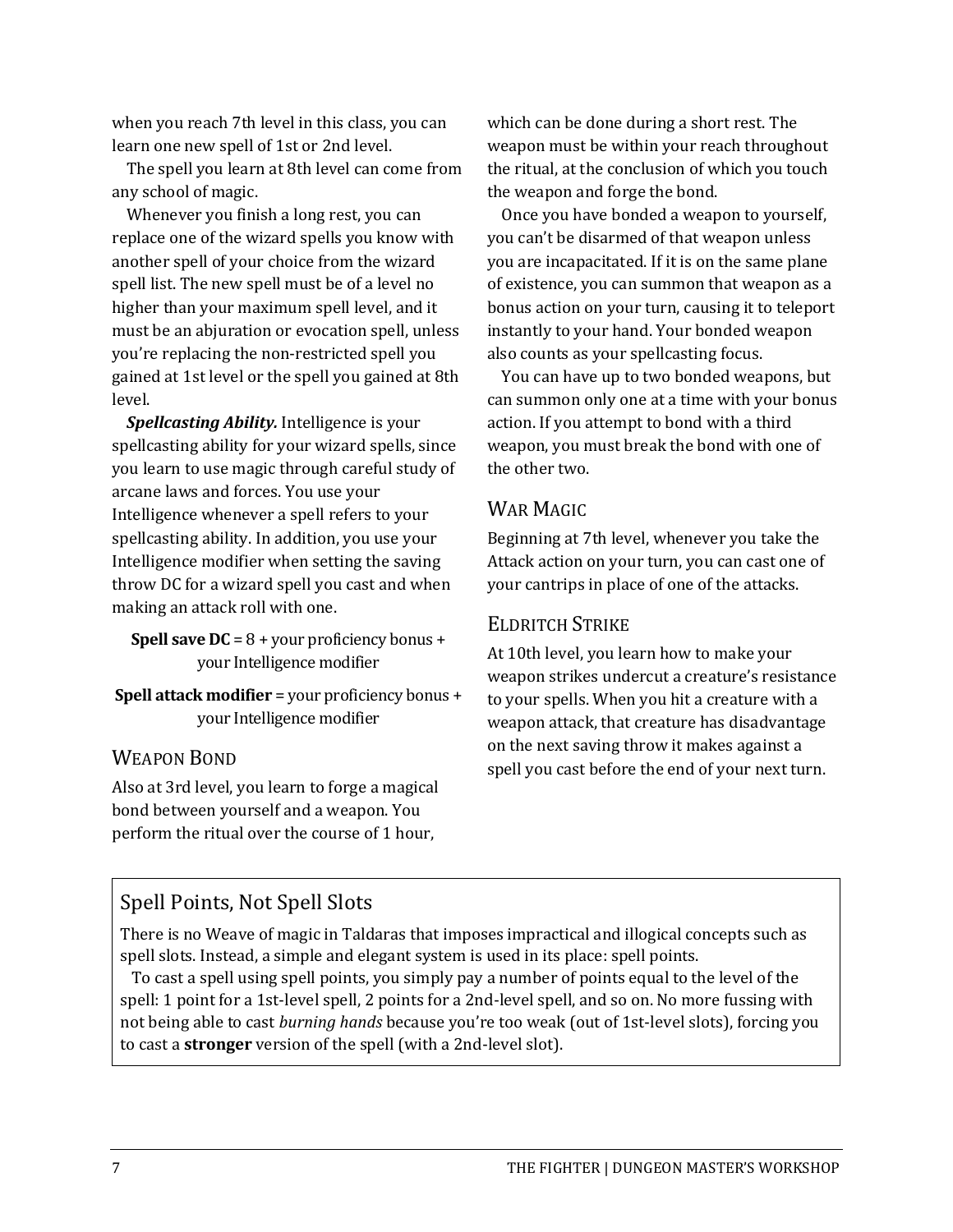# WARLORD

Warlords embody leadership on the battlefield, issuing orders and bolstering allies on the front line. To a warlord, combat is about more than just the numbers and equipment of each side, and they excel in discovering and exploiting weaknesses in their enemies.

#### BONUS PROFICIENCY

When you choose this archetype at 3rd level, you gain proficiency in one of the following skills of your choice: History, Insight, Intimidate, Performance, or Persuasion.

#### INSPIRING COMMAND

Starting at 3rd level, you learn to guide your allies in the midst of battle. When a creature within 30 feet of you makes an ability check, attack roll, or a saving throw, you can use your reaction to expend one superiority die and add the number rolled to the result. You can do so after the roll is made, but before the DM determines the result.

When you command a creature in this way, it also gains 5 temporary hit points. The number of temporary hit points increases when you reach certain levels in this class, increasing to 10 at 10th level and 15 at 15th level.

#### COMBAT LEADER

Starting at 7th level, you and allies within 60 feet of you gain a bonus to initiative rolls equal to your Intelligence modifier, unless you are incapacitated.

#### HAMMER AND ANVIL

At 10th level, you become an expert in exposing a target's weakness for others to exploit. When you hit a creature with a melee attack, you can use a bonus action to order an ally within 10

feet of the creature to make a special melee weapon attack against it, provided the creature is within reach of that ally's weapon attack. This special attack is made with advantage.

# Combat Manoeuvres

Anyone can learn how to parry, feint, and riposte, but you have studied or perhaps even created advanced techniques beyond the skill of any but true masters. Many of these will become your signature moves, as recognizable among great duellists as quillstrokes among scholars.

You can find a list of combat manoeuvres in the *Player's Handbook*, along with additional options in other official supplements. Below are some new options for use with this revision.

*Chilling Strike (Spellcasting Feature Required).* When you hit a creature with a melee weapon attack, you can expend one superiority die to attempt to overwhelm it with frost magic. The target takes cold damage equal to the roll on your superiority die, and it must make a Constitution saving throw against your spell save DC. On a failed save, the creature's speed is halved until the end of its next turn.

*Close-Quarters Shot.* When you hit a creature within 15 feet of you with a ranged weapon attack, you can expend a superiority die and add it to the attack's damage roll.

*Distant Strike.* When you make an attack with a ranged or thrown weapon, you can expend one superiority die to ignore disadvantage imposed from attacking at long range. If your attack hits, add the superiority die to the attack's damage roll.

*Disrupting Strike.* When you hit a creature with a weapon attack, you can expend one superiority die to attempt to disrupt the creature's concentration. You add the superiority die to the attack's damage roll, and the creature has disadvantage on any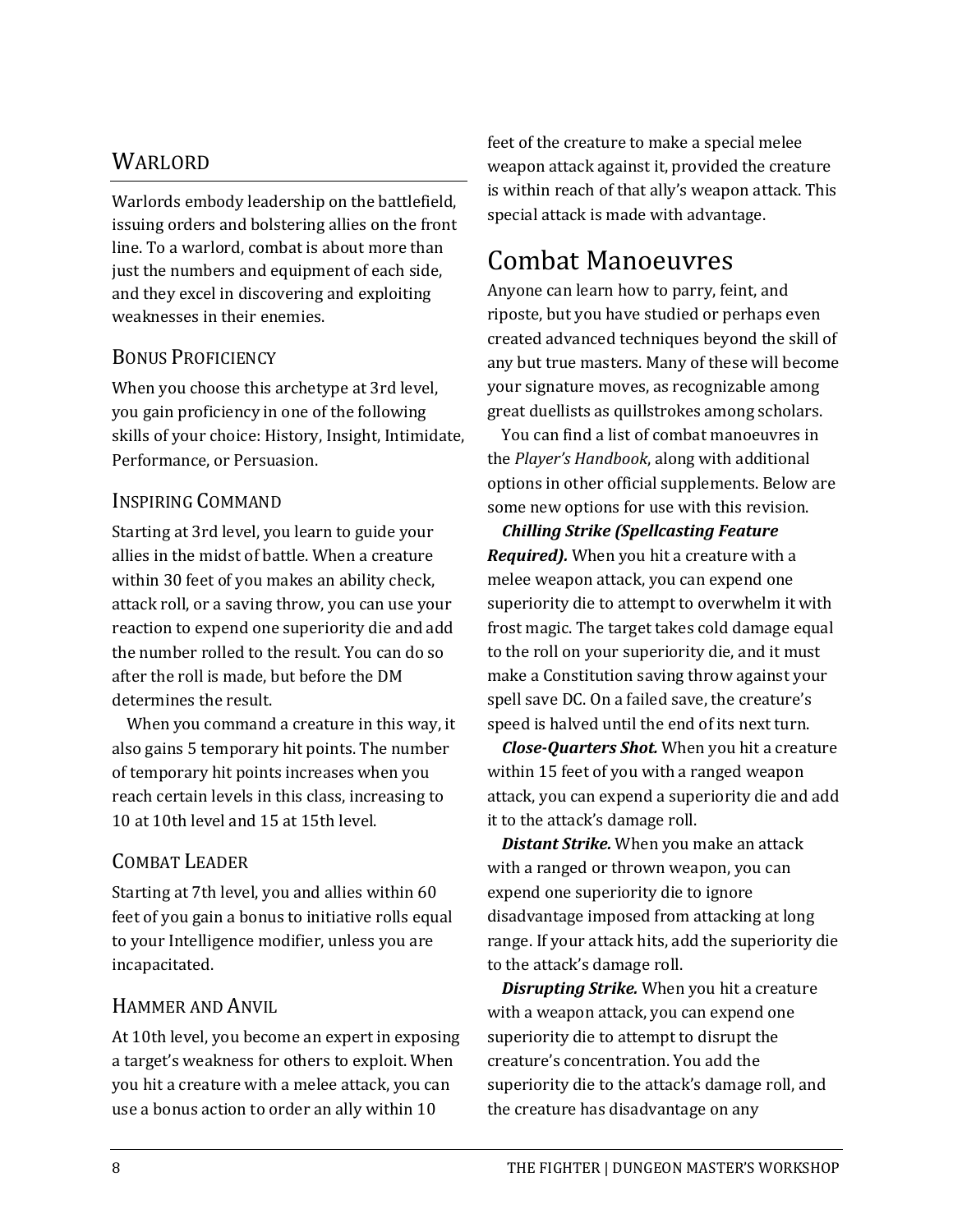Constitution saving throw it must make to maintain concentration as a result of the attack.

*Earth Shield (Spellcasting Feature Required).* When you take the Dodge action on your turn, you can expend one superiority die to shroud yourself and your equipment in chunks of earth and stone. You gain temporary hit points equal to the number you roll on your superiority die. While you have these temporary hit points, you also gain a +2 bonus to your AC.

*Flaming Strike (Spellcasting Feature Required).* When you hit a creature with a melee weapon attack, you can expend one superiority die to attempt to set it ablaze. The target takes fire damage equal to the number you roll on your superiority die, and it must a Dexterity saving throw against your spell save DC. On a failed save, it takes the same amount of fire damage at the start of its next turn unless a creature uses an action to put out the flames.

*Lightning Strike (Spellcasting Feature Required).* When you hit a creature with a melee weapon attack, you can expend one superiority die to attempt to overwhelm it with electricity. The target takes lightning damage equal to the number you roll on your superiority die, and it must a Constitution saving throw against your spell save DC. On a failed save, the creature is sheathed in lightning until the end of its next turn, during which time it can't use reactions and can take either an action or a bonus action on its turn, not both. Additionally, regardless of its abilities and magic items, the creature can make no more than one melee or ranged weapon attack on its turn.

*Parry (Replaces Standard Version).* When a creature damages you or a friendly creature within your weapon's reach with a melee attack, you can use your reaction and expend one

superiority die to reduce the damage by the number you roll on your superiority die + your Dexterity modifier.

*Wind Step (Spellcasting Feature Required).* When you make a long jump, you can expend a superiority die to propel yourself further with a harmless gust of wind. Add the superiority die to the distance you cover. If you make a standing long jump, add only half the superiority die roll.

# Additional Eldritch Knight Spells

The spells in the following list expand the options available to Eldritch Knights. The list is organized by spell level, not character level.

#### **IST LEVEL**

**1st Level** *Searing smite Thunderous smite Zephyr strike* (*Xanathar's Guide to Everything*)

2ND LEVEL **2nd Level** *Branding smite* 

**3RD LEVEL 3rd Level** *Blinding smite*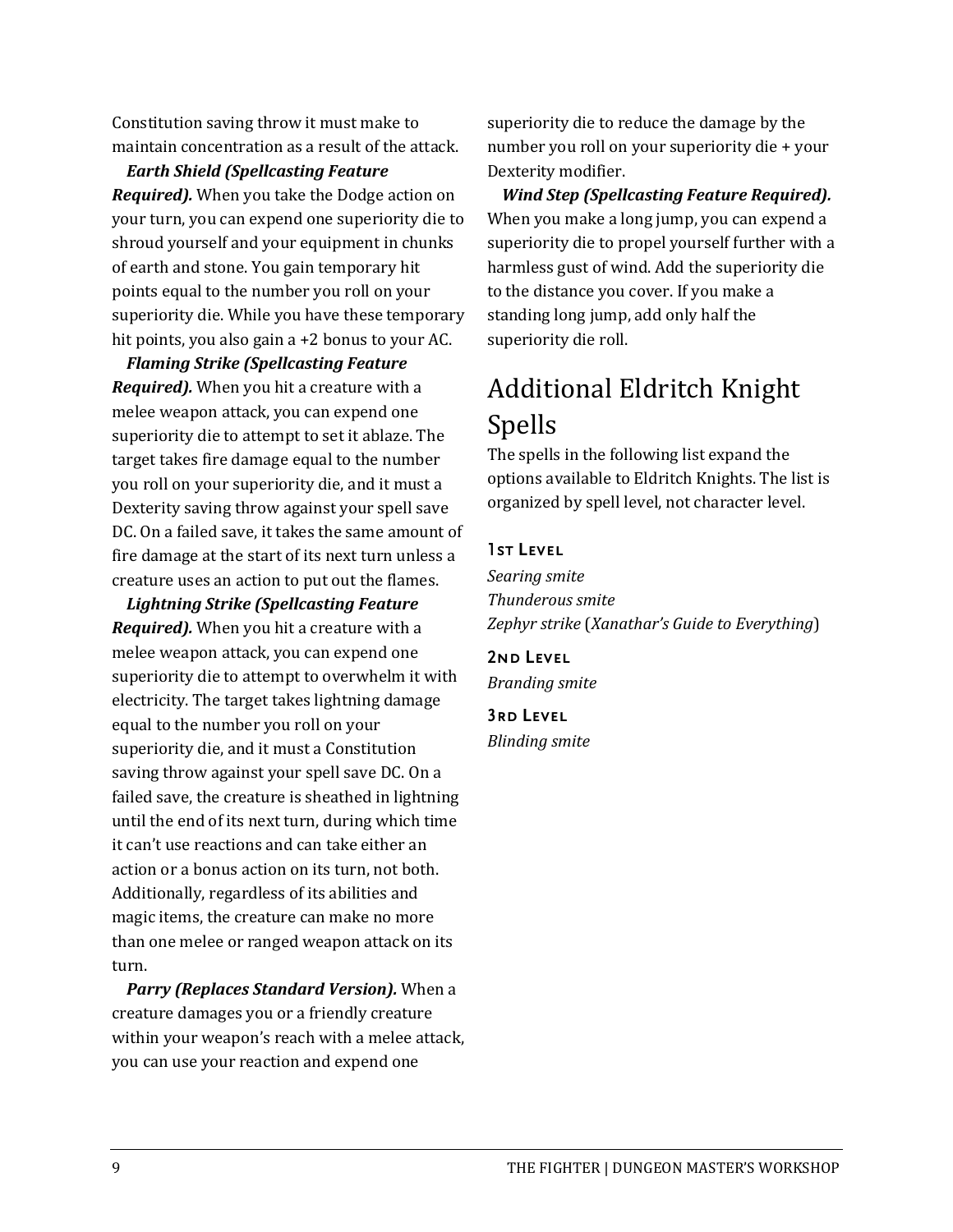# Dungeons & Dragons *5.5e*

This playtest, and all other content for the Lost Realm campaign setting, are part of a larger initiative to launch a '5.5 edition' of Dungeons & Dragons, or '*5.5e*'. D&D *5.5e* is a substantial revision of the fifth edition of Dungeons & Dragons meant to address longstanding complaints about the game while still respecting its legacy. This isn't your grandpa's D&D, but nor is it a game where 'race' is as meaningless as 'hair colour' and the vampire down the lane makes vegan pudding every Tuesday night for the local Friendship Club meeting. Through the world of Taldaras, in an entirely separate multiverse, players can enjoy a setting written as a love letter to the game.

 If you like your orcs evil and your wood elves wise, and want your fantasy game to be about fighting all enemies equally regardless of whether their skin is grey, green, or even withered away, then you should check out more *5.5e* content a[t http://dmsworkshop.com!](http://dmsworkshop.com/)

### Open Game Content

This playtest uses material from System Reference Document 5.1. See pages 11 and 12 for the Open Game Licence.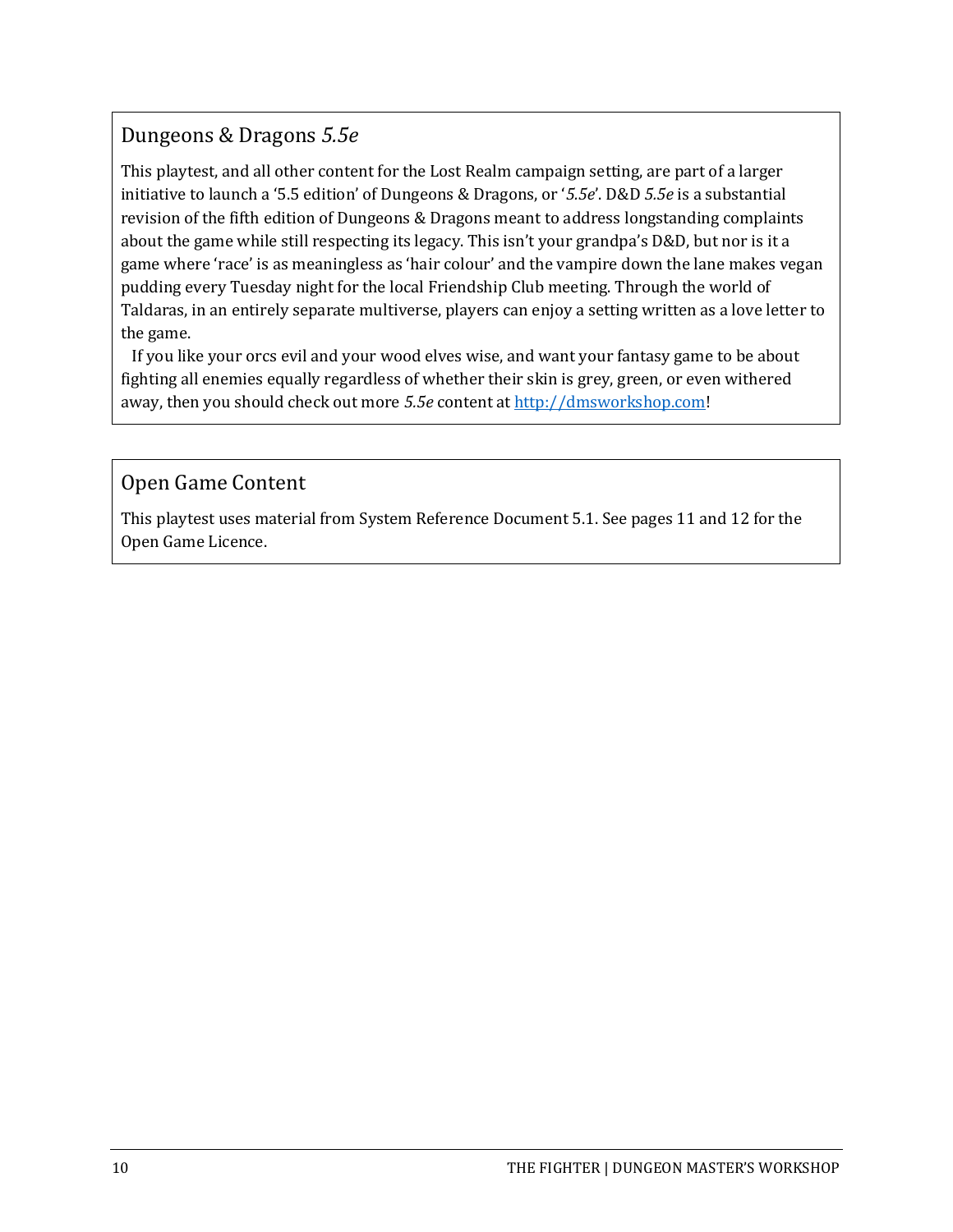#### OPEN GAME LICENSE VERSION 1.0a

The following text is the property of Wizards of the Coast, Inc. and is Copyright 2000 Wizards of the Coast, Inc. ("Wizards"). All Rights Reserved.

1. Definitions: (a) "Contributors" means the copyright and/or trademark owners who have contributed Open Game Content; (b) "Derivative Material" means copyrighted material including derivative works and translations (including into other computer languages), potation, modification, correction, addition, extension, upgrade, improvement, compilation, abridgment or other form in which an existing work may be recast, transformed or adapted; (c) "Distribute" means to reproduce, license, rent, lease, sell, broadcast, publicly display, transmit or otherwise distribute; (d) "Open Game Content" means the game mechanic and includes the methods, procedures, processes and routines to the extent such content does not embody the Product Identity and is an enhancement over the prior art and any additional content clearly identified as Open Game Content by the Contributor, and means any work covered by this License, including translations and derivative works under copyright law, but specifically excludes Product Identity. (e) "Product Identity" means product and product line names, logos and identifying marks including trade dress; artifacts, creatures, characters, stories, storylines, plots, thematic elements, dialogue, incidents, language, artwork, symbols, designs, depictions, likenesses, formats, poses, concepts, themes and graphic, photographic and other visual or audio representations; names and descriptions of characters, spells, enchantments, personalities, teams, personas, likenesses and special abilities; places, locations, environments, creatures, equipment, magical or supernatural abilities or effects, logos, symbols, or graphic designs; and any other trademark or registered trademark clearly identified as Product identity by the owner of the Product Identity, and which specifically excludes the Open Game Content; (f) "Trademark" means the logos, names, mark, sign, motto, designs that are used by a Contributor to identify itself or its products or the associated products contributed to the Open Game License by the Contributor (g) "Use", "Used" or "Using" means to use, Distribute, copy, edit, format, modify, translate and otherwise create Derivative Material of Open Game Content. (h) "You" or "Your" means the licensee in terms of this agreement.

2. The License: This License applies to any Open Game Content that contains a notice indicating that the Open Game Content may only be Used under and in terms of this License. You must affix such a notice to any Open Game Content that you Use. No terms may be added to or subtracted from this License except as described by the License itself. No other terms or conditions may be applied to any Open Game Content distributed using this License.

3. Offer and Acceptance: By Using the Open Game Content You indicate Your acceptance of the terms of this License.

4. Grant and Consideration: In consideration for agreeing to use this License, the Contributors grant You a perpetual, worldwide, royalty-free, non-exclusive license with the exact terms of this License to Use, the Open Game Content.

5. Representation of Authority to Contribute: If You are contributing original material as Open Game Content, You represent that Your Contributions are Your original creation and/or You have sufficient rights to grant the rights conveyed by this License.

6. Notice of License Copyright: You must update the COPYRIGHT NOTICE portion of this License to include the exact text of the COPYRIGHT NOTICE of any Open Game Content You are copying, modifying or distributing, and You must add the title, the copyright date, and the copyright holder's name to the COPYRIGHT NOTICE of any original Open Game Content you Distribute.